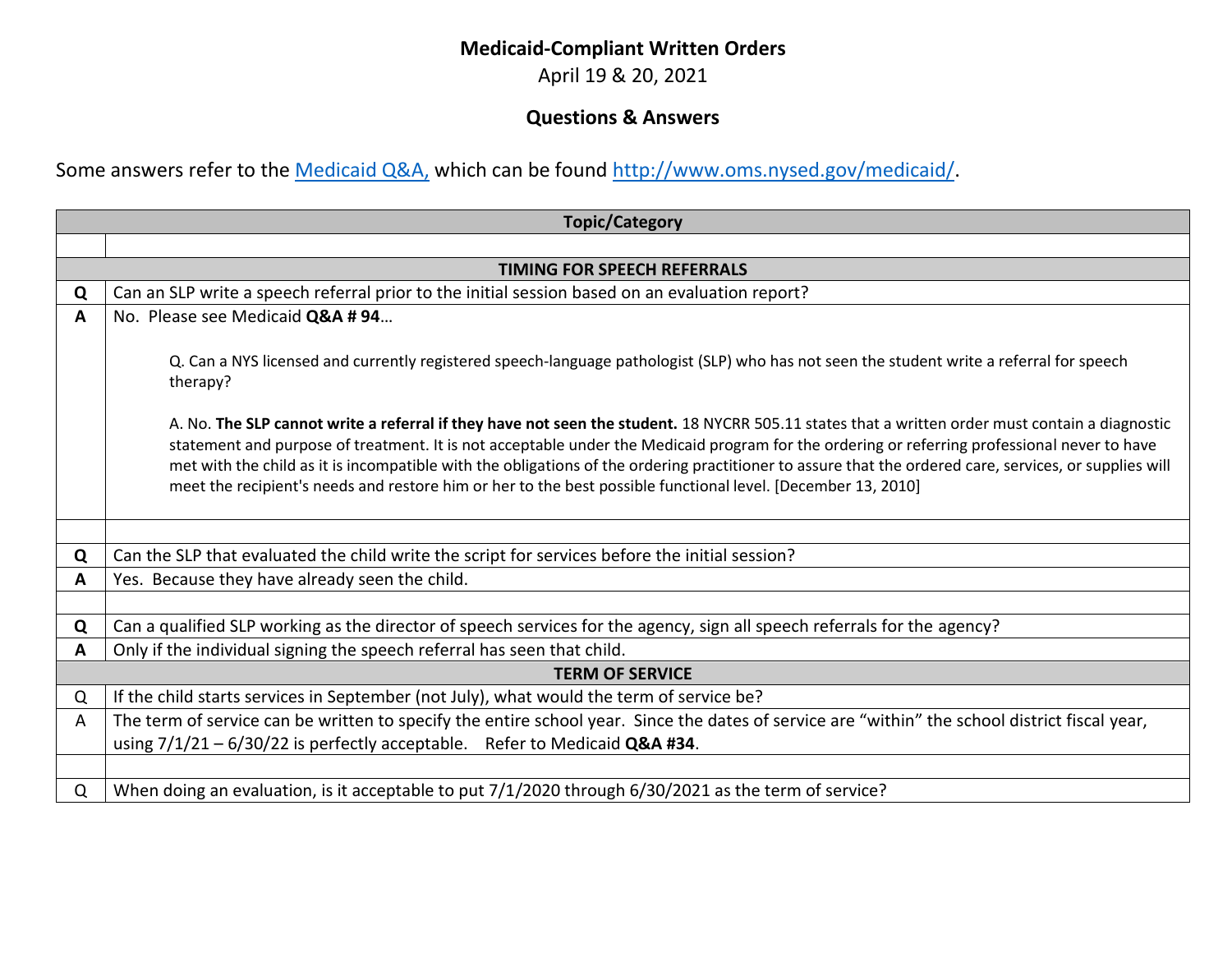| Α                              | If the evaluation falls within that school year, it is acceptable to use those dates. The dates must always contain the year. Refer to<br>Medicaid Q&A #34. |  |  |
|--------------------------------|-------------------------------------------------------------------------------------------------------------------------------------------------------------|--|--|
|                                |                                                                                                                                                             |  |  |
| WHEN IS A NEW SCRIPT REQUIRED? |                                                                                                                                                             |  |  |
| Q                              | If a child has an annual review meeting and is approved for PT 1x30 I for the summer and PT 2x30 I for the winter session and both are                      |  |  |
|                                | included within the IEP, are two prescriptions required? One for each session?                                                                              |  |  |
| A                              | As long as both the summer and winter sessions are included in the original IEP when it was developed, one script can cover the entire year.                |  |  |
|                                | If the separate frequency for the 10 month was due to a change in the IEP and a new IEP was developed, then a new written order is                          |  |  |
|                                | required.                                                                                                                                                   |  |  |
|                                |                                                                                                                                                             |  |  |
| Q                              | If a child changes from one agency to another mid-year, does the new agency need a new prescription?                                                        |  |  |
| A                              | If the child remained in the same district and there was no change to the frequency/duration, the new agency would be able to use the                       |  |  |
|                                | previous prescription as long as the prescription did not expire.                                                                                           |  |  |
|                                |                                                                                                                                                             |  |  |
| Q                              | Is a new prescription required if the educational program changed, but the related services did not change?                                                 |  |  |
| A                              | As long as the related service did not change and the prescription has not expired, the prescription can be used with the new education                     |  |  |
|                                | program.                                                                                                                                                    |  |  |
|                                |                                                                                                                                                             |  |  |
| Q                              | Do you need a new prescription if the location of services changes (i.e., therapy room to classroom) and the frequency/duration remains the<br>same?        |  |  |
| A                              | A new prescription is not required for a change in location.                                                                                                |  |  |
|                                |                                                                                                                                                             |  |  |
| Q                              | Is a new prescription required if the child's school district is incorrect?                                                                                 |  |  |
| A                              | The child's school district and county are optional fields on the prescription. They are not required for Medicaid. If the prescription is valid            |  |  |
|                                | (not expired) and the frequency/duration have not changed, the prescription is valid.                                                                       |  |  |
|                                |                                                                                                                                                             |  |  |
| Q                              | If the prescription references the frequency/duration "as per the IEP," and the summer and winter sessions have a different                                 |  |  |
|                                | frequency/duration, is a prescription required for each session or will one prescription cover both sessions?                                               |  |  |
| A                              | As long as both the summer and winter sessions are included in the original IEP when it was developed, one script can cover the entire year.                |  |  |
|                                | If the separate frequency for the 10 month was due to a change in the IEP and a new IEP was developed, then a new written order is                          |  |  |
|                                | required.                                                                                                                                                   |  |  |
|                                |                                                                                                                                                             |  |  |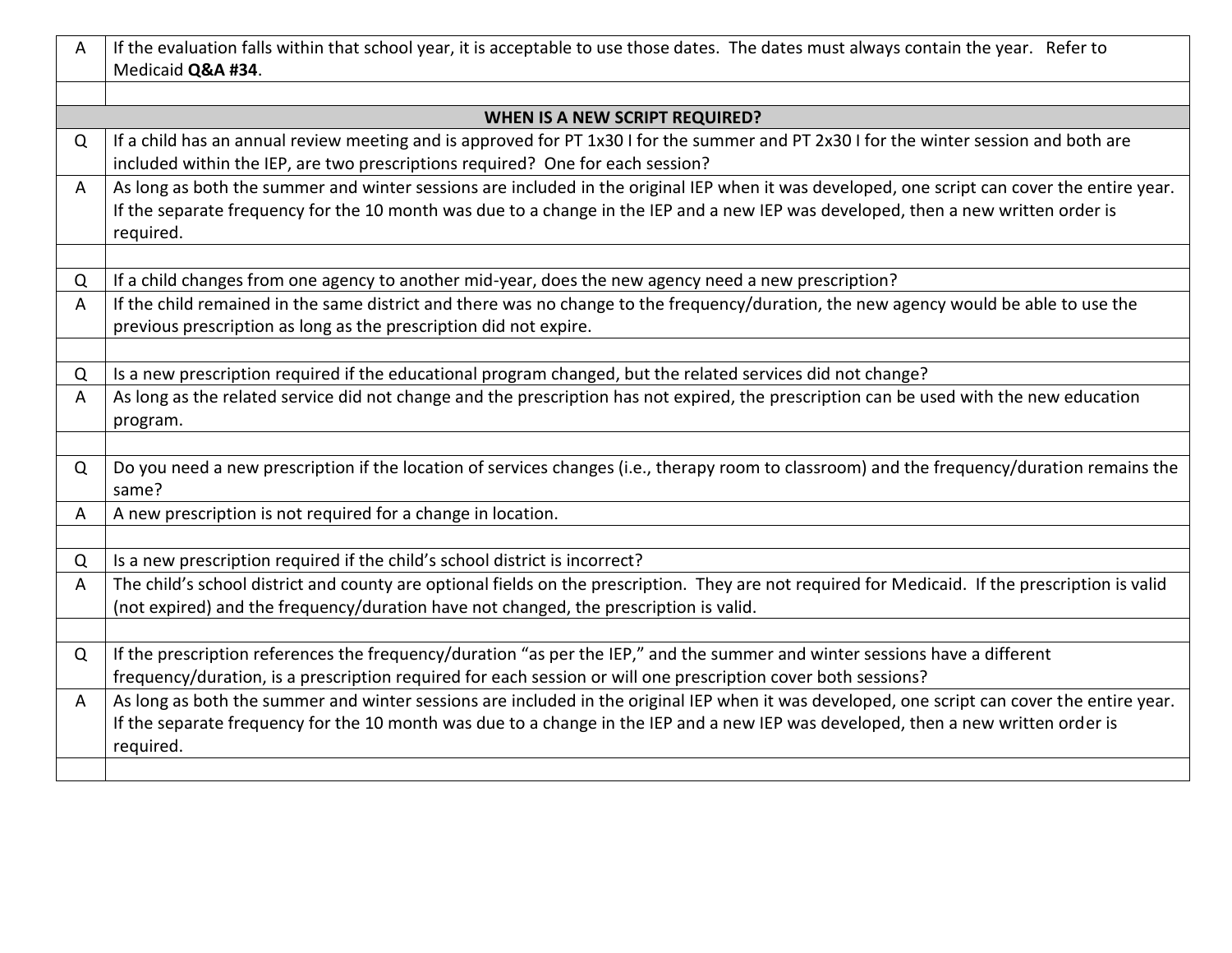|                                        | <b>PRESCRIPTION TEMPLATE</b>                                                                                                                                                      |  |  |
|----------------------------------------|-----------------------------------------------------------------------------------------------------------------------------------------------------------------------------------|--|--|
| Q                                      | If a doctor writes the prescription from their prescription pad and not the county prescription template, is that acceptable? Can we add the<br>term of service if it is missing? |  |  |
| A                                      | If the doctor uses their prescription pad and all eight required items are present and readable on the prescription, the prescription will be                                     |  |  |
|                                        | valid for Medicaid purposes. Original prescriptions cannot be altered. The physician would need to supply a new written order with the                                            |  |  |
|                                        | term of service added.                                                                                                                                                            |  |  |
|                                        |                                                                                                                                                                                   |  |  |
| <b>CORRECTIONS TO THE PRESCRIPTION</b> |                                                                                                                                                                                   |  |  |
| Q                                      | If a doctor makes a correction to the prescription, does the doctor need to re-date the correction or just cross out and initial?                                                 |  |  |
| A                                      | Medicaid Q&A 133 states that the correct way to correct Medicaid documentation is to cross out the incorrect information and initial the                                          |  |  |
|                                        | change. The only person that can make this correction is the ordering practitioner. If the prescription was missing information, a new                                            |  |  |
|                                        | prescription must be obtained. Original Prescriptions cannot be altered. See Medicaid Q&A 114.                                                                                    |  |  |
|                                        | <b>NPI/LICENSE #</b>                                                                                                                                                              |  |  |
| Q                                      | If the doctor listed both the license and NPI number on the prescription and one was incorrect, is it still valid?                                                                |  |  |
| A                                      | As long as there is a correct/valid NPI or License number on the prescription, it is valid.                                                                                       |  |  |
|                                        |                                                                                                                                                                                   |  |  |
|                                        | <b>ELECTRONIC SIGNATURES</b>                                                                                                                                                      |  |  |
| Q                                      | Please clarify what an acceptable electronic signature is.                                                                                                                        |  |  |
| A                                      | Medicaid Q & A 129 and 130 list all the criteria required for an electronic signature. What is not acceptable are methods that do not                                             |  |  |
|                                        | guarantee that the electronic signature was affixed by the ordering provider themselves. These include methods such as:                                                           |  |  |
|                                        | 1) Signature stamps, 2) An image of a signature pasted on a document, 3) A font substitution on a document, etc.                                                                  |  |  |
|                                        | <b>MISCELLANEOUS</b>                                                                                                                                                              |  |  |
| Q                                      | Is a faxed copy of the child's prescription acceptable?                                                                                                                           |  |  |
| A                                      | Yes.                                                                                                                                                                              |  |  |
|                                        |                                                                                                                                                                                   |  |  |
| Q                                      | If the doctor uses a speech related ICD-10 code, is it valid for OT/PT?                                                                                                           |  |  |
| A                                      | The doctor is the appropriate person to determine the correct diagnosis code for the child.                                                                                       |  |  |
|                                        |                                                                                                                                                                                   |  |  |
| Q                                      | If the prescription is found not valid for Medicaid billing, can the prescription be entered into the Portal so the service can be billed?                                        |  |  |
| A                                      | If you receive a non-compliant Medicaid prescription, a replacement prescription should be requested as soon as possible.                                                         |  |  |
|                                        |                                                                                                                                                                                   |  |  |
| Q                                      | Can service begin while a doctor's prescription is being corrected?                                                                                                               |  |  |